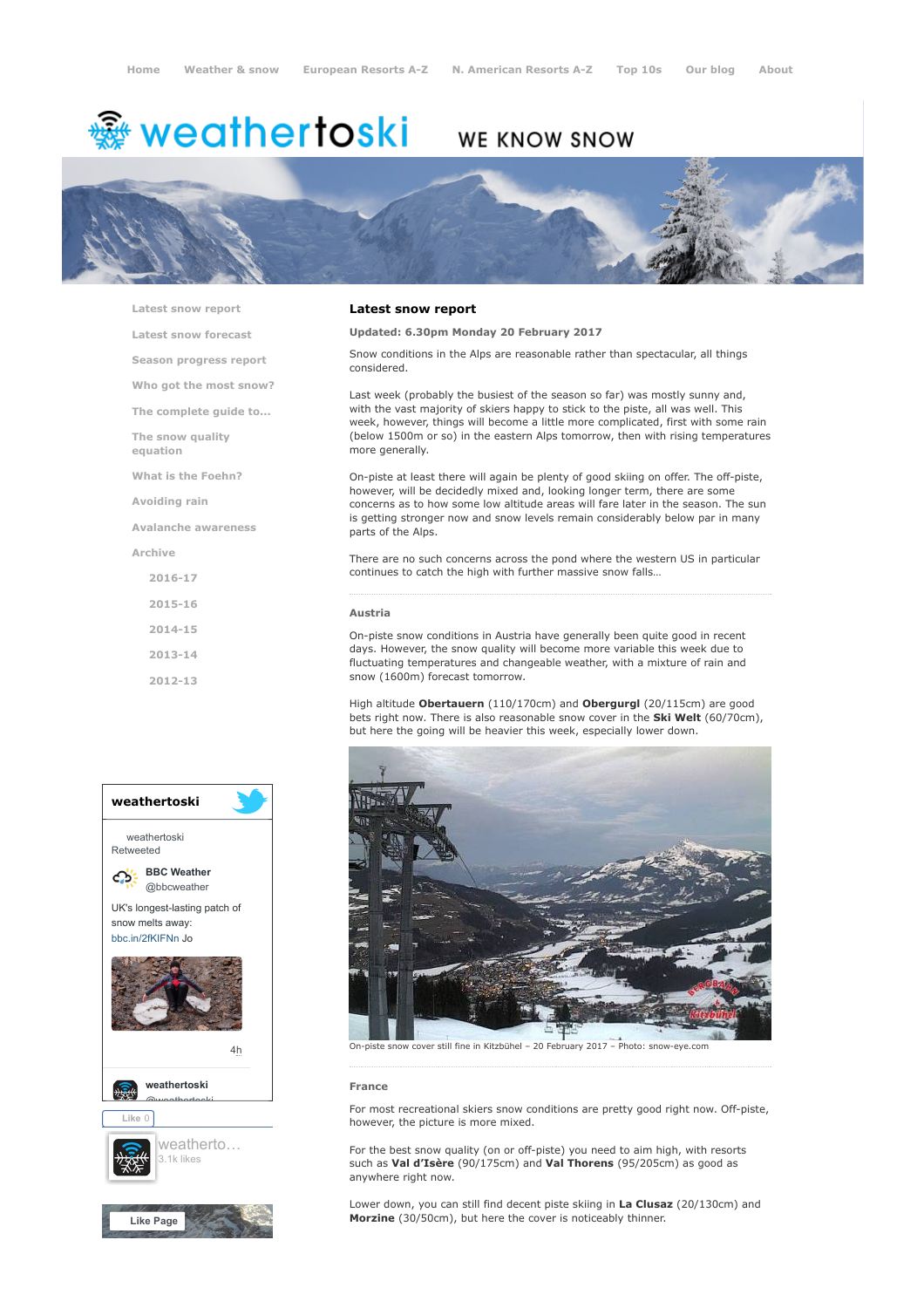Follow me on: **Lwitte** 

[Tweet](https://twitter.com/intent/tweet?original_referer=https%3A%2F%2Fwww.weathertoski.co.uk%2Fweather-snow%2Farchive%2Fsnow-report-20-02-2017%2F&ref_src=twsrc%5Etfw&text=Weather%20to%20ski%20-%20Snow%20report%20-%2020%20February%202017&tw_p=tweetbutton&url=https%3A%2F%2Fwww.weathertoski.co.uk%2Fweather-snow%2Farchive%2Fsnow-report-20-02-2017%2F)

Tweet this page



# $G^+$

# Contact us...

Got a burning question about weather or snow conditions in the Alps? [Contact us](https://www.weathertoski.co.uk/about-1/contact-us/) and we'll do our best to answer it...

# E: [info@weathertoski.co.uk](mailto:fraser@weathertoski.co.uk)

T: +44 (0)20 3151 3154



Decent on-piste skiing conditions in Notre Dame de Bellecombe – 20 February 2017 – Photo: valdarly-mtblanc.com

## Italy

There is still lots of excellent piste skiing to be found in Italy. Like everywhere else in the Alps, however, good off-piste opportunities are not quite so straight forward and the weather is set to remain mild for much of this week.

Some of the best conditions right now can be found in **Sestriere** (50/140cm). Further east, Livigno is also in good shape with 35/95cm.



Good pistes in the Milky Way – 20 February 2017 – Photo: vialattea.it

## Switzerland

On-piste at least, most resorts are skiing quite well right now. However, off-piste opportunities are less obvious, and it is forecast to stay mild for much of this week.

Zermatt (5/140cm) is as good a bet as most right now, even if there is very little snow at village level. Further north and east, Davos has 50/110cm, with a dusting of new snow possible on Tuesday.



Plenty of snow at altitude in the Valais – 20 February 2017 – Photo: bettmeralp.ch

Rest of Europe